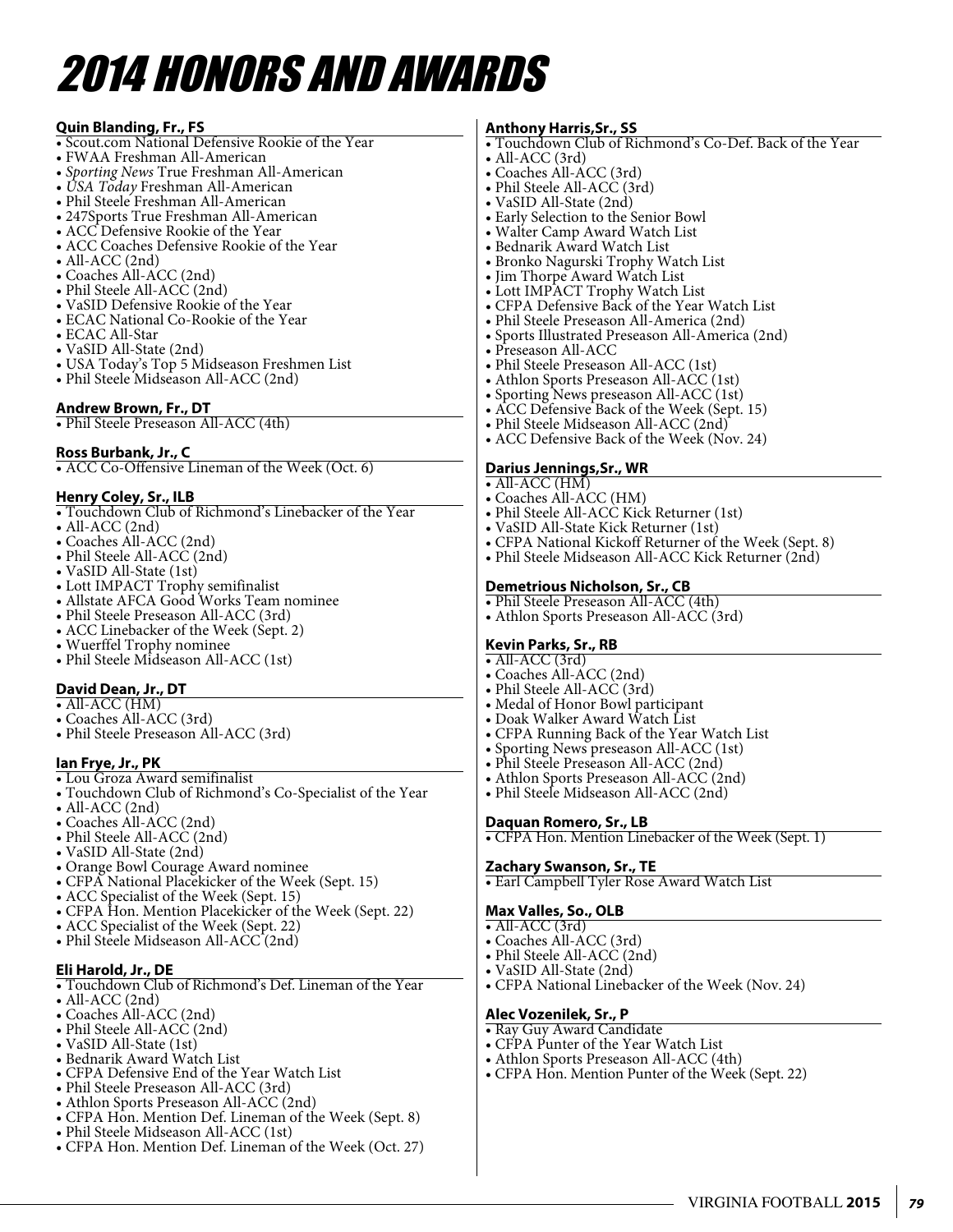# 2015 Opponents

### **UCLA**

**Sept. 5 - Rose Bowl (92,542) Conference: 2014 Record:** 10-3, 6-3 Pac-12 **Head Coach: Football SID:** Steve Rourke **Phone:** (310) 882-8418

**Location:** Los Angeles, Calif.<br>**Conference:** Pacific-12 **Career Record:** 61-45 (seven years) **School Record:** 29-11 (three years) **Email:** srourke@athletics.UCLA.edu **Website:** UCLABruins.com **Press Box:** (626) 397-4210

### **Notre dame**

#### **Sept. 12 - Scott Stadium (61,500) Location:** Notre Dame, Ind.

**Conference:** Independent **2014 Record:** 8-5 Head Coach: Brian Kelly **Website:** und.com

**Career Record:** 216-77-2 (24 years) **School Record:** 45-20 (five years) **Football SID:** Michael Bertsch **Phone:** (574) 631-8642 **Email:** mbertsc1@nd.edu **Press Box:** (574) 631-7810

## **William & Mary**

**Sept. 19 - Scott Stadium (61,500) 2014 Record:** 7-5, 4-4 CAA **Football SID:** Pete Clawson **Phone:** (757) 221-3369

**Location:** Williamsburg, Va. **Conference:** Colonial Athletic Assoc. **Himmye Laycock Career Record:** 229-170-2 (35 years) **School Record:** 229-170-2 (35 years) **Email:** pmclaw@wm.edu<br>Website: TribeAthletics.cor **Website:** TribeAthletics.com **Press Box:** (757) 221-3414

## **boise state**

**Sept. 25 - Scott Stadium (61,500) Location:** Boise, Idaho<br> **Conference:** Mountain W **Conference:** Mountain West **2014 Record:** 12-2 **Head Coach:** Bryan Harsin **Career Record:** 19-7 (two years) **School Record:** 12-2 (one year) **Football SID:** Joe Nickell **Phone:** (208) 426-3868 **Email:** joenickell@boisestate.edu **Website:** BroncoSports.com **Press Box:** (208) 426-1408

## **PITT**

**Oct. 10 - Heinz Field (65,050) Location:** Pittsburgh, Pa. **Conference:** Atlantic Coast **2014 Record:** 6-7, 4-4 ACC **Head Coach:** Pat Narduzzi **Career Record:** First Season **School Record:** First Season **Football SID:** E.J. Borghetti **Phone:** (412) 648-8248 **Email:** eborghetti@athletics.pitt.edu **Website:** PittsburghPanthers.com **Press Box:** (412) 697-7198

## **syracuse**

**Oct. 17 - Scott Stadium (61,500) Location:** Syracuse, N.Y. **Conference:** Atlantic Coast **2014 Record:** 3-9, 1-7 ACC Head Coach: Scott Shafer **Phone:** (315) 443-2608 **Website:** Cuse.com **Press Box:** (315) 443-4241

**Career Record:** 10-15 (two years) **School Record:** 10-15 (two years)<br>**Football SID:** Mike Morrison **Mike Morrison Email:** mdmorris@syr.edu

## **North Carolina**

**Oct. 24 – Kenan Stadium (63,000) Location:** Chapel Hill, N.C. **Conference:** Atlantic Coast **2014 Record:** 6-7, 4-4 ACC **Head Coach:** Larry Fedora **Football SID:** Kevin Best **Website:** GoHeels.com **Press Box:** (919) 962-2123

**Career Record:** 55-36 (seven years) **School Record:** 21-17 (three years) **Phone:** (919) 962-8916 **Email:** kevinbest@unc.edu

## **Georgia Tech**

**Oct. 31 – Scott Stadium (61,500) Location:** Atlanta, Ga. **Conference:** Atlantic Coast **2014 Record:** 11-3, 6-2 ACC **Head Coach:** Paul Johnson **Football SID:** Chris Yandle **Phone:** (404) 702-7886 **Press Box:** (404) 894-1204/1205

**Career Record:** 165-74 (18 years) **School Record:** 58-35 (seven years) **Email:** cyandle@athletics.gatech.edu **Website:** RamblinWreck.com



## **Miami**

**Nov. 7 – Sun Life Stadium (74,916)**

**Location:** Coral Gables, Fla. **Conference:** Atlantic Coast



**2014 Record:** 6-7, 3-5 ACC **Head Coach:** Al Golden **Career Record:** 55-66 (eight years) **School Record:** 28-22 (three years) **Football SID:** Tom Symonds **Phone:** (305) 284-3248 **Email:** symonds@miami.edu **Website:** HurricaneSports.com **Press Box:** (305) 943-8060



**Nov. 14 – Papa John's Cardinal Stadium (55,000) Location:** Louisville, Ky. **Conference:** Atlantic Coast **2014 Record:** 9-4, 5-3 ACC **Head Coach:** Bobby Petrino **Career Record:** 92-34 (12 years) **School Record:** 50-13 (five years)<br>**Football SID:** Rocco Gasparro **Phone:** (502) 852-0102 **Website:** GoCards.com **Press Box:** (502) 852-6703

**Football SID:** Rocco Gasparro **Email:** rocco@gocards.com



**Nov. 21 – Scott Stadium (61,500) Location:** Durham, N.C. **Conference:** Atlantic Coast **2014 Record:** 9-4, 5-3 ACC **Head Coach:** David Cutcliffe **Career Record:** 84-77 (13 years) **School Record:** 40-48 (seven years) **Football SID:** Art Chase **Phone:** (919) 684-2614 **Email:** chasea@duke.edu **Website:** GoDuke.com **Press Box:** (919) 684-4203

**VIRGINIA TECH**

**Nov. 28 – Scott Stadium (61,500) Location:** Blacksburg, Va. **Conference:** Atlantic Coast<br>2014 Record: 7-6, 3-5 ACC **2014 Record:** 7-6, 3-5 ACC **Head Coach:** Frank Beamer **Career Record:** 273-138-4 (34 years) **School Record:** 231-115-2 (28 years) **Football SID:** Pete Moris **Phone:** (540) 231-6726 **Email:** morisvt@vt.edu **Website:** HokieSports.com **Press Box:** (540) 231-4905